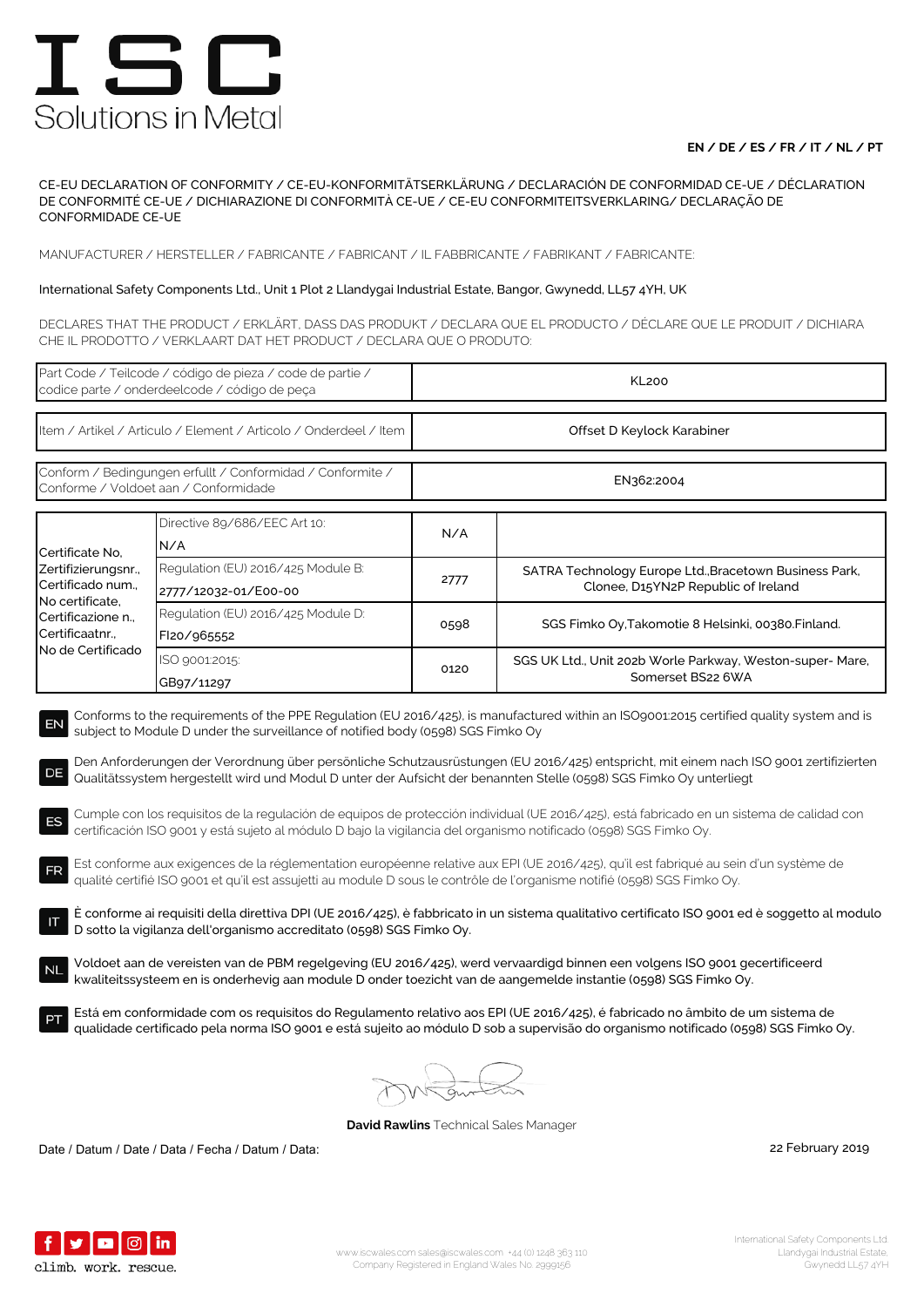## **CS / DA / FI / NO / PL / SV**

#### CE/EU PROHLÁŠENÍ O SHODĚ / CE/EU-OVERENSSTEMMELSESERKLÆRING / CE/EU-VAATIMUSTENMUKAISUUSVAKUUTUS / CE/EU-SAMSVARSERKLÆRING / DEKLARACJA ZGODNOŚCI WE/UE / CE/EU-FÖRKLARING OM ÖVERENSSTÄMMELSE

VÝROBCE / FABRIKANT / VALMISTAJA / PRODUSENT / PRODUCENT / TILLVERKARE:

#### International Safety Components Ltd., Unit 1 Plot 2 Llandygai Industrial Estate, Bangor, Gwynedd, LL57 4YH, UK

PROHLAŠUJE, ŽE PRODUKT / ERKLÆRER AT PRODUKTET / VAKUUTTAA, ETTÄ TÄMÄ TUOTE / ERKLÆRER AT PRODUKTET / OŚWIADCZA, ŻE PRODUKT / INTYGAR ATT PRODUKTEN:

| Kod soucasti / Delkode / Osan koodi / Delkode / Kod czesci /<br>Delkod                                                                                                                                                                                                                                                                                                                                                                                                                           |                                                            | <b>KL200</b>               |                                                                                               |  |  |
|--------------------------------------------------------------------------------------------------------------------------------------------------------------------------------------------------------------------------------------------------------------------------------------------------------------------------------------------------------------------------------------------------------------------------------------------------------------------------------------------------|------------------------------------------------------------|----------------------------|-----------------------------------------------------------------------------------------------|--|--|
| Polozka / Element / Tuote / Artikkel / Pozycja / Objekt                                                                                                                                                                                                                                                                                                                                                                                                                                          |                                                            | Offset D Keylock Karabiner |                                                                                               |  |  |
| Odpovida / Overholdelse / Vaatimustenmukaisuus / Samsvar /<br>Zgodnosc / Efterlevnad                                                                                                                                                                                                                                                                                                                                                                                                             |                                                            | EN362:2004                 |                                                                                               |  |  |
| Certifikát č.,<br>Certifikat nr.,<br>Sertifikaatti<br>numero,<br>Sertifikat nr.,<br>Nr Certyfikatu,<br>Certifikat nr.                                                                                                                                                                                                                                                                                                                                                                            | Directive 89/686/EEC Art 10:<br>N/A                        | N/A                        |                                                                                               |  |  |
|                                                                                                                                                                                                                                                                                                                                                                                                                                                                                                  | Regulation (EU) 2016/425 Module B:<br>2777/12032-01/E00-00 | 2777                       | SATRA Technology Europe Ltd., Bracetown Business Park,<br>Clonee, D15YN2P Republic of Ireland |  |  |
|                                                                                                                                                                                                                                                                                                                                                                                                                                                                                                  | Regulation (EU) 2016/425 Module D:<br>FI20/965552          | 0598                       | SGS Fimko Oy, Takomotie 8 Helsinki, 00380. Finland.                                           |  |  |
|                                                                                                                                                                                                                                                                                                                                                                                                                                                                                                  | ISO 9001:2015:<br>GB97/11297                               | 0120                       | SGS UK Ltd., Unit 202b Worle Parkway, Weston-super- Mare,<br>Somerset BS22 6WA                |  |  |
| Zařízení splňuje požadavky nařízení o osobních ochranných prostředcích 2016/425, je vyrobeno v systému řízení jakosti certifikovaném<br>CS<br>podle normy ISO 9001 a podléhá modulu D pod dohledem notifikované osoby č. 0598 SGS Fimko Oy.<br>Overholder kravene i forordningen om personlige værnemidler (EU 2016/425), er fremstillet i inden for det certificerede ISO 9001-<br>DA<br>kvalitetssystem, og er underlagt modul D under overvågning af det bemyndigede organ 0598 SGS Fimko Oy. |                                                            |                            |                                                                                               |  |  |
| Noudattaa henkilönsuojaimia koskevan asetuksen (EU 2016/425) vaatimuksia, on valmistettu ISO 9001 -sertifioidun laatujärjestelmän<br>F1<br>mukaisesti ja että siihen sovelletaan ilmoitetun laitoksen 0598 SGS Fimko Oy.:in alaista D-moduulia.                                                                                                                                                                                                                                                  |                                                            |                            |                                                                                               |  |  |
| Overholder kravene i PVU-forordningen (EU 2016/425), er produsert innenfor et ISO 9001-sertifisert kvalitetssystem og er underlagt modul<br>NO<br>D under overvåkning av teknisk kontrollorgan 0598 SGS Fimko Oy.                                                                                                                                                                                                                                                                                |                                                            |                            |                                                                                               |  |  |
| Spełnia wymogi rozporządzenia w sprawie środków ochrony indywidualnej (UE 2016/425), jest produkowany w ramach systemu jakości<br>PL<br>zgodnego z ISO 9001 i podlega modułowi D pod nadzorem jednostki notyfikowanej 0598 SGS Fimko Oy                                                                                                                                                                                                                                                          |                                                            |                            |                                                                                               |  |  |
| Uppfyller kraven för PPE-reglerna (EU 2016/425), tillverkas inom ett ISO 9001-certifierat kvalitetssystem och är föremål för modul D under<br><b>SV</b><br>övervakning av anmält organ 0598 SGS Fimko Oy.                                                                                                                                                                                                                                                                                        |                                                            |                            |                                                                                               |  |  |

**David Rawlins** Technical Sales Manager

Dato / Datum / Paivamaara / Dato / Data / Datum: 22 February 2019

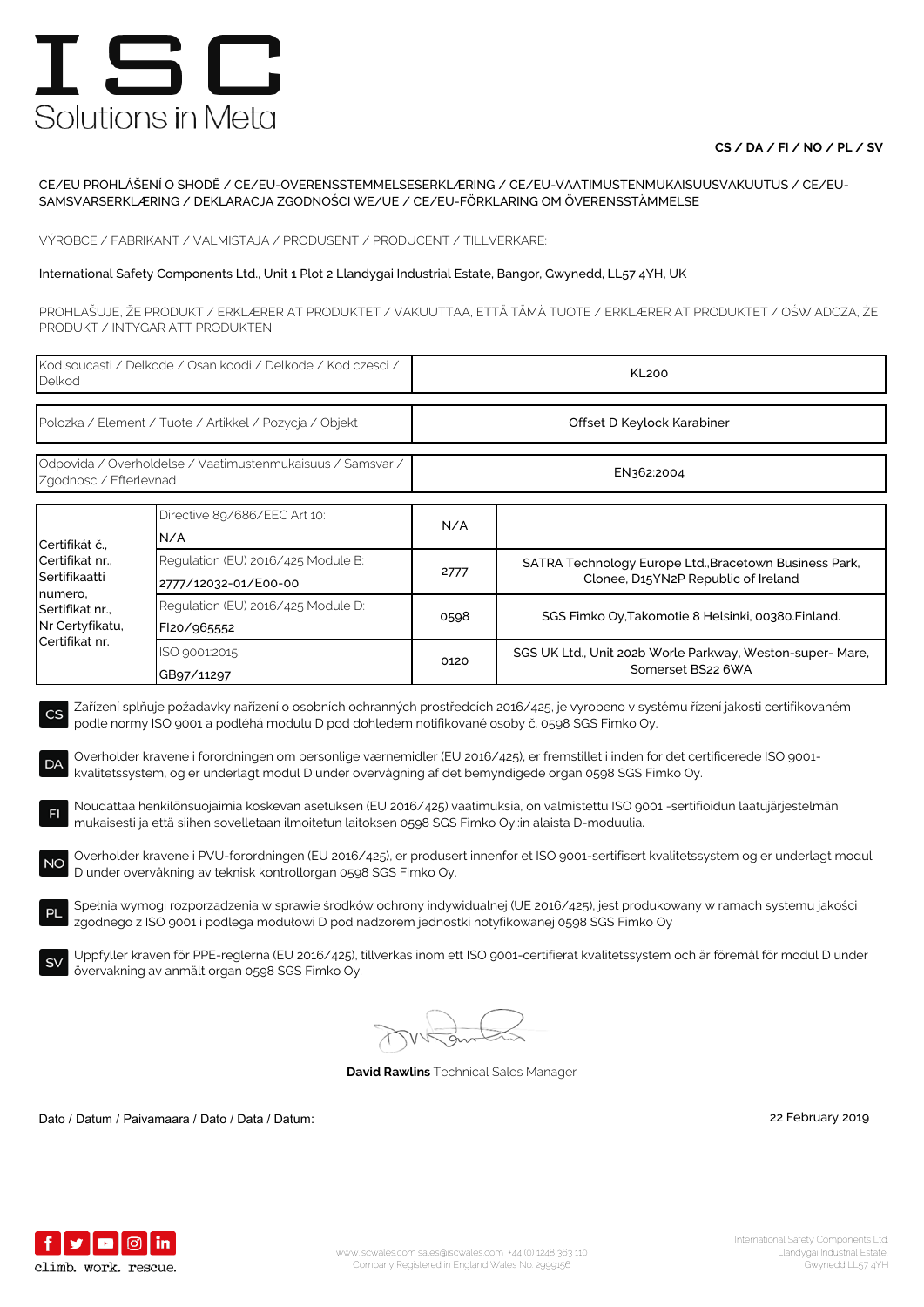## **EN / DE / ES / FR / IT / NL / PT**

CE-EU DECLARATION OF CONFORMITY / CE-EU-KONFORMITÄTSERKLÄRUNG / DECLARACIÓN DE CONFORMIDAD CE-UE / DÉCLARATION DE CONFORMITÉ CE-UE / DICHIARAZIONE DI CONFORMITÀ CE-UE / CE-EU CONFORMITEITSVERKLARING/ DECLARAÇÃO DE CONFORMIDADE CE-UE

MANUFACTURER / HERSTELLER / FABRICANTE / FABRICANT / IL FABBRICANTE / FABRIKANT / FABRICANTE:

### International Safety Components Ltd., Unit 1 Plot 2 Llandygai Industrial Estate, Bangor, Gwynedd, LL57 4YH, UK

DECLARES THAT THE PRODUCT / ERKLÄRT, DASS DAS PRODUKT / DECLARA QUE EL PRODUCTO / DÉCLARE QUE LE PRODUIT / DICHIARA CHE IL PRODOTTO / VERKLAART DAT HET PRODUCT / DECLARA QUE O PRODUTO:

| Part Code / Teilcode / código de pieza / code de partie /<br>codice parte / onderdeelcode / código de peça                                                                                                                                                                                                                                                                                                                                                                                                                                                                                                                                                                                                                                                                                                               |                                                            | <b>KL200</b>               |                                                                                               |  |  |
|--------------------------------------------------------------------------------------------------------------------------------------------------------------------------------------------------------------------------------------------------------------------------------------------------------------------------------------------------------------------------------------------------------------------------------------------------------------------------------------------------------------------------------------------------------------------------------------------------------------------------------------------------------------------------------------------------------------------------------------------------------------------------------------------------------------------------|------------------------------------------------------------|----------------------------|-----------------------------------------------------------------------------------------------|--|--|
| Item / Artikel / Articulo / Element / Articolo / Onderdeel / Item                                                                                                                                                                                                                                                                                                                                                                                                                                                                                                                                                                                                                                                                                                                                                        |                                                            | Offset D Keylock Karabiner |                                                                                               |  |  |
| Conform / Bedingungen erfullt / Conformidad / Conformite /<br>Conforme / Voldoet aan / Conformidade                                                                                                                                                                                                                                                                                                                                                                                                                                                                                                                                                                                                                                                                                                                      |                                                            | EN362:2004                 |                                                                                               |  |  |
| Certificate No,<br>Zertifizierungsnr.,<br>Certificado num.,<br>No certificate,<br>Certificazione n.,<br>Certificaatnr<br>No de Certificado                                                                                                                                                                                                                                                                                                                                                                                                                                                                                                                                                                                                                                                                               | Directive 89/686/EEC Art 10:<br>N/A                        | N/A                        |                                                                                               |  |  |
|                                                                                                                                                                                                                                                                                                                                                                                                                                                                                                                                                                                                                                                                                                                                                                                                                          | Regulation (EU) 2016/425 Module B:<br>2777/12032-01/E00-00 | 2777                       | SATRA Technology Europe Ltd., Bracetown Business Park,<br>Clonee, D15YN2P Republic of Ireland |  |  |
|                                                                                                                                                                                                                                                                                                                                                                                                                                                                                                                                                                                                                                                                                                                                                                                                                          | Regulation (EU) 2016/425 Module D:<br>GB18/961970          | 0120                       | SGS UK Ltd., Unit 202b Worle Parkway, Weston-super-Mare,<br>Somerset BS22 6WA                 |  |  |
|                                                                                                                                                                                                                                                                                                                                                                                                                                                                                                                                                                                                                                                                                                                                                                                                                          | ISO 9001:2015:<br>GB97/11297                               | 0120                       | SGS UK Ltd., Unit 202b Worle Parkway, Weston-super- Mare,<br>Somerset BS22 6WA                |  |  |
| Den Anforderungen der Verordnung über persönliche Schutzausrüstungen (EU 2016/425) entspricht, mit einem nach ISO 9001 zertifizierten<br>DE<br>Qualitätssystem hergestellt wird und Modul D unter der Aufsicht der benannten Stelle (0120) SGS UK Ltd. unterliegt<br>Cumple con los requisitos de la regulación de equipos de protección individual (UE 2016/425), está fabricado en un sistema de calidad con<br>ES<br>certificación ISO 9001 y está sujeto al módulo D bajo la vigilancia del organismo notificado (0120) SGS UK Ltd.<br>Est conforme aux exigences de la réglementation européenne relative aux EPI (UE 2016/425), qu'il est fabriqué au sein d'un système de<br><b>FR</b><br>qualité certifié ISO 9001 et qu'il est assujetti au module D sous le contrôle de l'organisme notifié (0120) SGS UK Ltd. |                                                            |                            |                                                                                               |  |  |
| È conforme ai requisiti della direttiva DPI (UE 2016/425), è fabbricato in un sistema qualitativo certificato ISO 9001 ed è soggetto al modulo<br>D sotto la vigilanza dell'organismo accreditato (0120) SGS UK Ltd.                                                                                                                                                                                                                                                                                                                                                                                                                                                                                                                                                                                                     |                                                            |                            |                                                                                               |  |  |
| Voldoet aan de vereisten van de PBM regelgeving (EU 2016/425), werd vervaardigd binnen een volgens ISO 9001 gecertificeerd<br><b>NL</b><br>kwaliteitssysteem en is onderhevig aan module D onder toezicht van de aangemelde instantie (0120) SGS UK Ltd.                                                                                                                                                                                                                                                                                                                                                                                                                                                                                                                                                                 |                                                            |                            |                                                                                               |  |  |
| Está em conformidade com os requisitos do Regulamento relativo aos EPI (UE 2016/425), é fabricado no âmbito de um sistema de<br>qualidade certificado pela norma ISO 9001 e está sujeito ao módulo D sob a supervisão do organismo notificado (0120) SGS UK Ltd.                                                                                                                                                                                                                                                                                                                                                                                                                                                                                                                                                         |                                                            |                            |                                                                                               |  |  |
| <b>David Rawlins</b> Technical Sales Manager                                                                                                                                                                                                                                                                                                                                                                                                                                                                                                                                                                                                                                                                                                                                                                             |                                                            |                            |                                                                                               |  |  |

Date / Datum / Date / Data / Fecha / Datum / Data: 22 February 2019